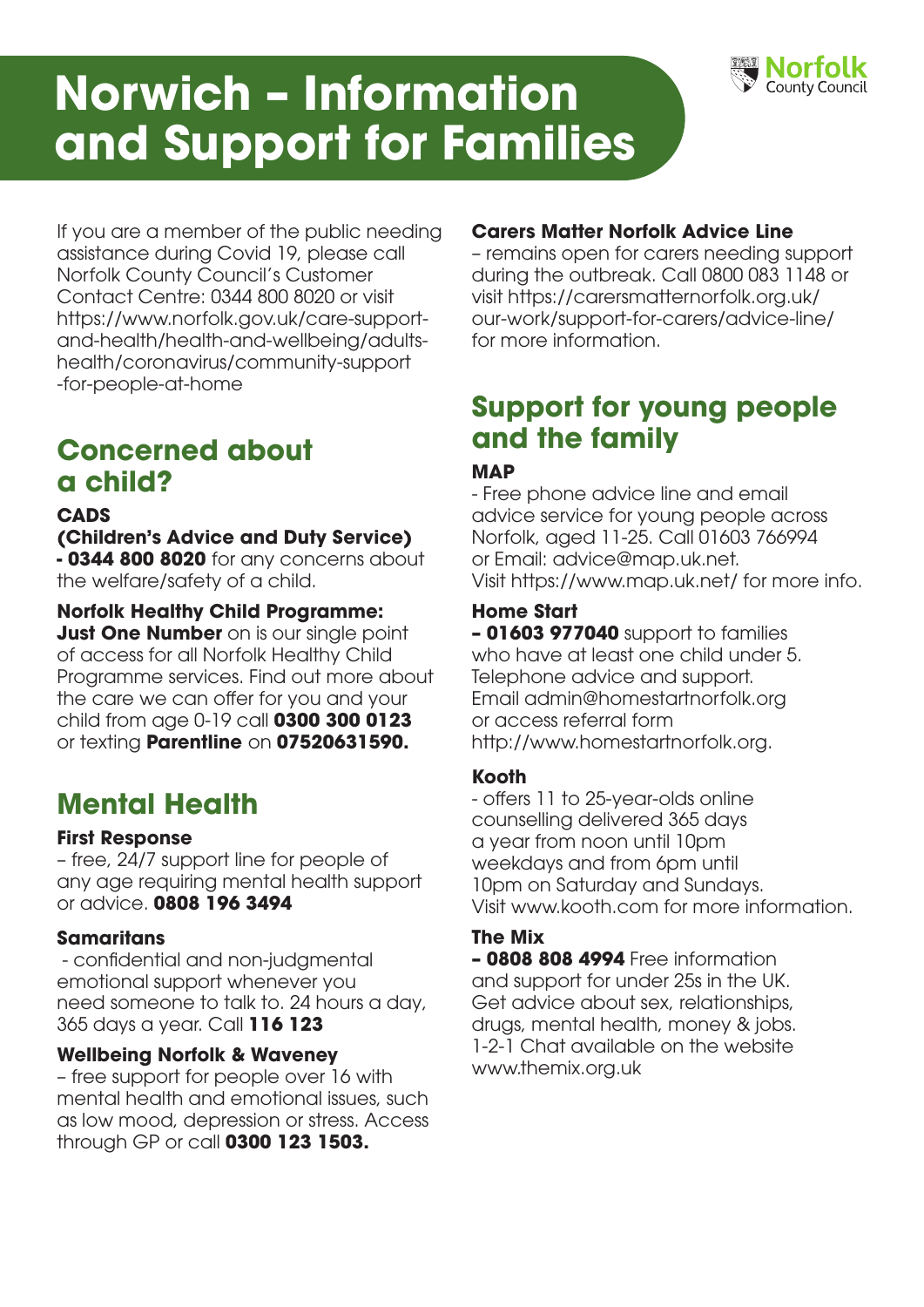# **Norwich – Information and Support for Families**



# **Domestic abuse**

**Women's Aid Helpline: 0808 200 0247** 

#### **Male Victim's Advice Line: 0808 801 0327**

https://www.womensaid.org.uk/ information-support/

# **Leeway**

## **- 0300 561 0077**

24 Hour domestic abuse helpline

#### **Dawn's New Horizon**

- offer information and support to people who are or have experienced domestic abuse and families who have fled abuse. Contact 0844 844 3140 or email dawnsnewhorizon@yahoo.com or visit https://dawnsnewhorizon.org.uk/

#### **Spurgeons (Norwich Connect): 01603 628122**

Email: norwichconnect@spurgeons.org https://www.spurgeons.org/what-we-do/ norwich-connect

#### **Norfolk and Suffolk Victim Care: 0300 303 3706**

Email: nsvictimcare@victimsupport.org.uk https://www.nsvictimcare.org/contact-us/

# **Financial, employment & housing advice**

# **Citizens Advice**

- We offer free, confidential, impartial advice and information on a wide range of subjects. Call 0800 144 8848 or email public@ncab.org.uk for more advice.

# **Shelter**

- helps millions of people every year struggling with bad housing or homelessness through our advice, support, and legal services. For advice or quidance, call **0344 515 1860**

# **Norfolk Assistance Scheme**

- can help by providing emergency cash or food due to the coronavirus situation. Visit https://www.norfolk.gov.uk/caresupport-and-health/support-for-livingindependently/money-and-benefits/ norfolk-assistance-scheme or call 01603 223392 (option 5)

# **Norfolk Community Law Service:**

01603 496623 or email: info@ncls.co.uk for free legal advice.

#### **Money Support Service:**

The Money Support Service is here for you if you're a Norfolk County Council service user who needs help with budgeting. If you're struggling to keep track of your money or got several debts, we can help you with advice, support and assisting with referrals to debt agencies. Contact us on 01603 223392 (option 4) or email MSS@norfolk.gov.uk

#### **Oak Grove Money Advice:**

We offer free, unconditional and confidential advice on a range of solutions to tackle personal debt. Call 01603 403388 or email moneyadvice@ oakgrovecommunitychurch.co.uk or visit http://www. oakgrovecommunitychurch.co.uk